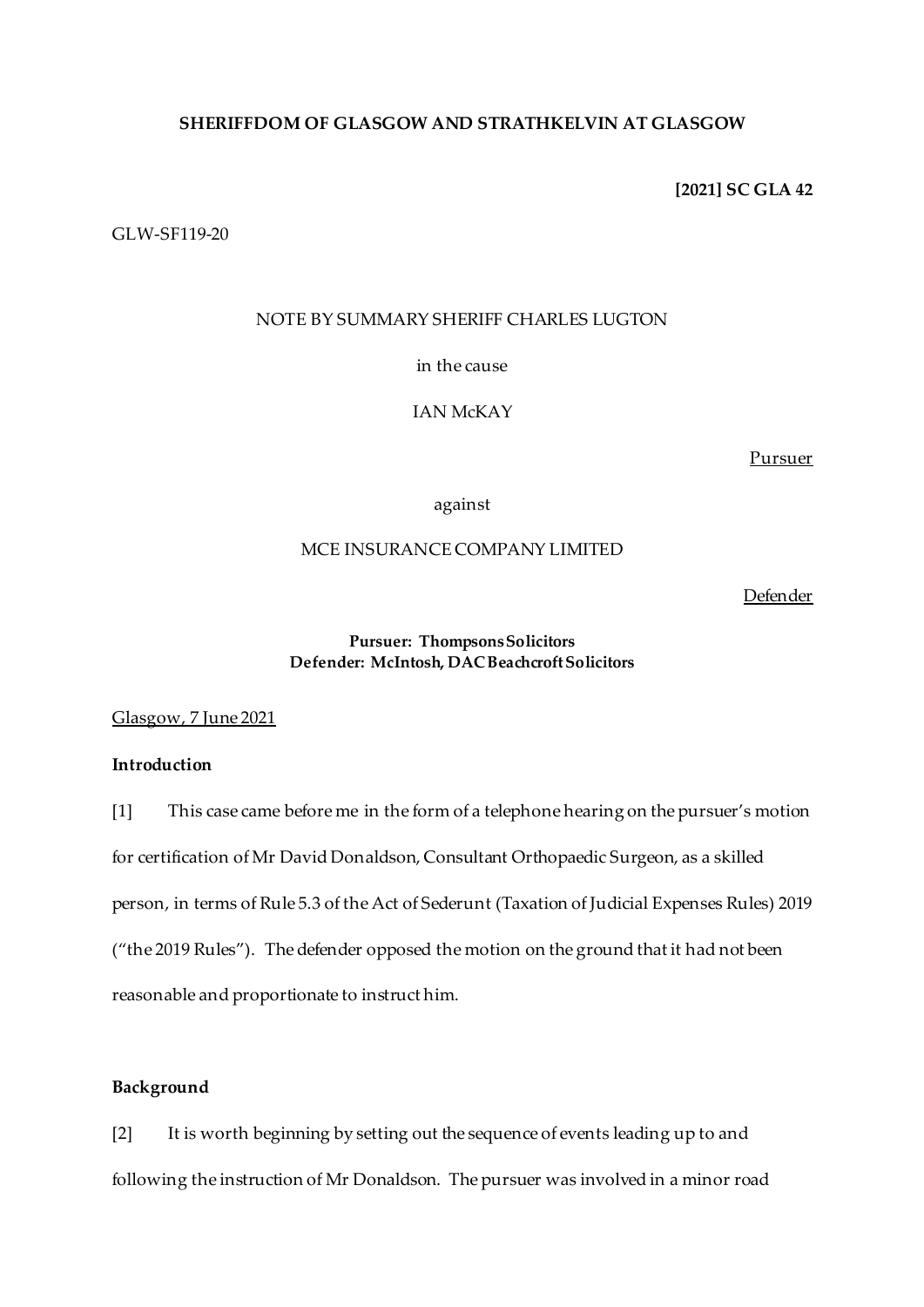traffic accident while driving his vehicle on 25 October 2017. He was stationary in a line of traffic on Dumbarton Road, Glasgow, at its junction with Bouvrie Street, when a vehicle that was insured by the defender struck him from behind.

[3] The pursuer experienced pain in his neck and back following the accident. He attended his GP on the same day. The pursuer first instructed his agents twelve days after the accident, on 6 November 2017. The claim was intimated to the defender two days later, on 8 November 2017. The pursuer's agents then took steps to recover his GP records. The records arrived on 12 December 2017 and the pursuer's agents reviewed them. On 9 January 2018 the defender admitted liability; and on the same date the pursuer's agents instructed Mr Donaldson to examine the pursuer and to provide a medical report.

[4] At the point of initially instructing the pursuer's agents, the pursuer had advised that he had a long history of chronic back pain. This was borne out by the subsequent review of the GP records, which contained details of a history of back problems dating back to 2000. The pursuer had undergone investigations that had confirmed degenerative bulging of the L4/5 and L5/S1 discs of his spinal cord. In addition, prior to the accident the pursuer had been unemployed and receiving benefits as a result of his back pain.

[5] The pursuer's agents' letter of instruction to Mr Donaldson explained that the pursuer had sustained injuries to his neck and back in the accident; and highlighted that he had a pre-existing back problem. The pursuer's agents went on to ask Mr Donaldson to deal with the pursuer's capacity for work, to comment on his absences from work resulting from his injuries and to provide a view on whether those absences were reasonable. As I shall return to, this element of the instruction is surprising given that the pursuer was unemployed at the time of the accident.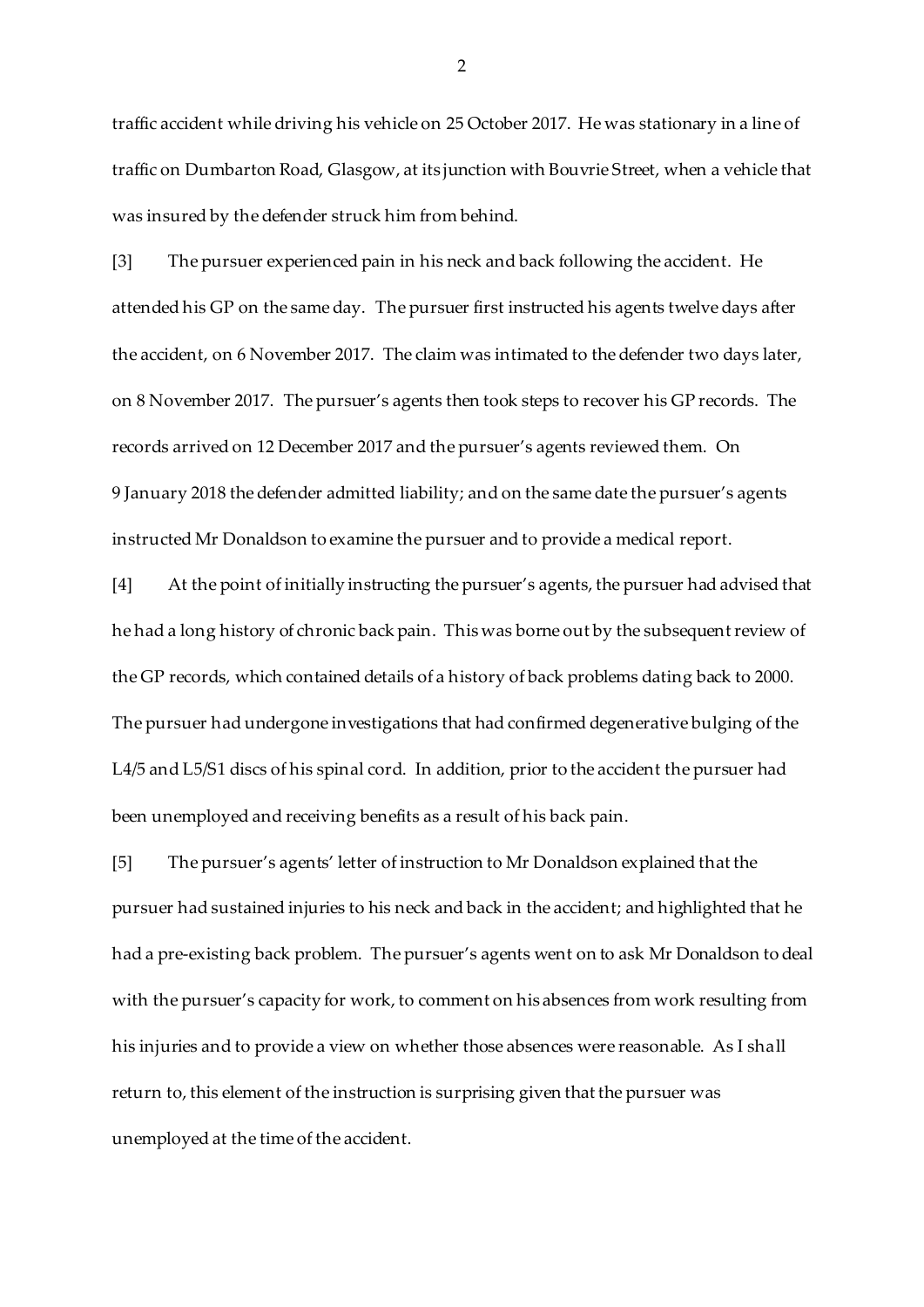[6] Mr Donaldson examined the pursuer on 12 January 2018 and produced a report, dated 7 February 2018. In his report, Mr Donaldson recorded that the pursuer had told him that he had experienced an increased level of pain for around an hour after the accident, following which his pain had returned to its pre-accident level. According to the pursuer's agent, Mr Kenny, this was in conflict with what the pursuer had told his agents at the start of the case: he had reported ongoing back pain. When the pursuer's agents discussed the terms of Mr Donaldson's report with him, the pursuer said that he had told Mr Donaldson that he had initially experienced severe pain but that he had been unable to tell whether and to what extent his pain was attributable to the accident or to his pre-existing back problems. The pursuer's version of what he had said at the appointment was given to Mr Donaldson, but Mr Donaldson was not prepared to change his report.

[7] The pursuer's agents then considered – and discussed with the pursuer – whether to instruct a second report from an alternative orthopaedic consultant. Given the cost that would have been associated with this, a decision was taken not to do so and instead to rely on Mr Donaldson's report. The report was intimated to the defender.

[8] Proceedings were raised in February 2020 and the personal injury element of the claim was ultimately settled for the sum of £100.

#### **Submissions**

[9] Both parties provided helpful written submissions, upon which they elaborated at the hearing.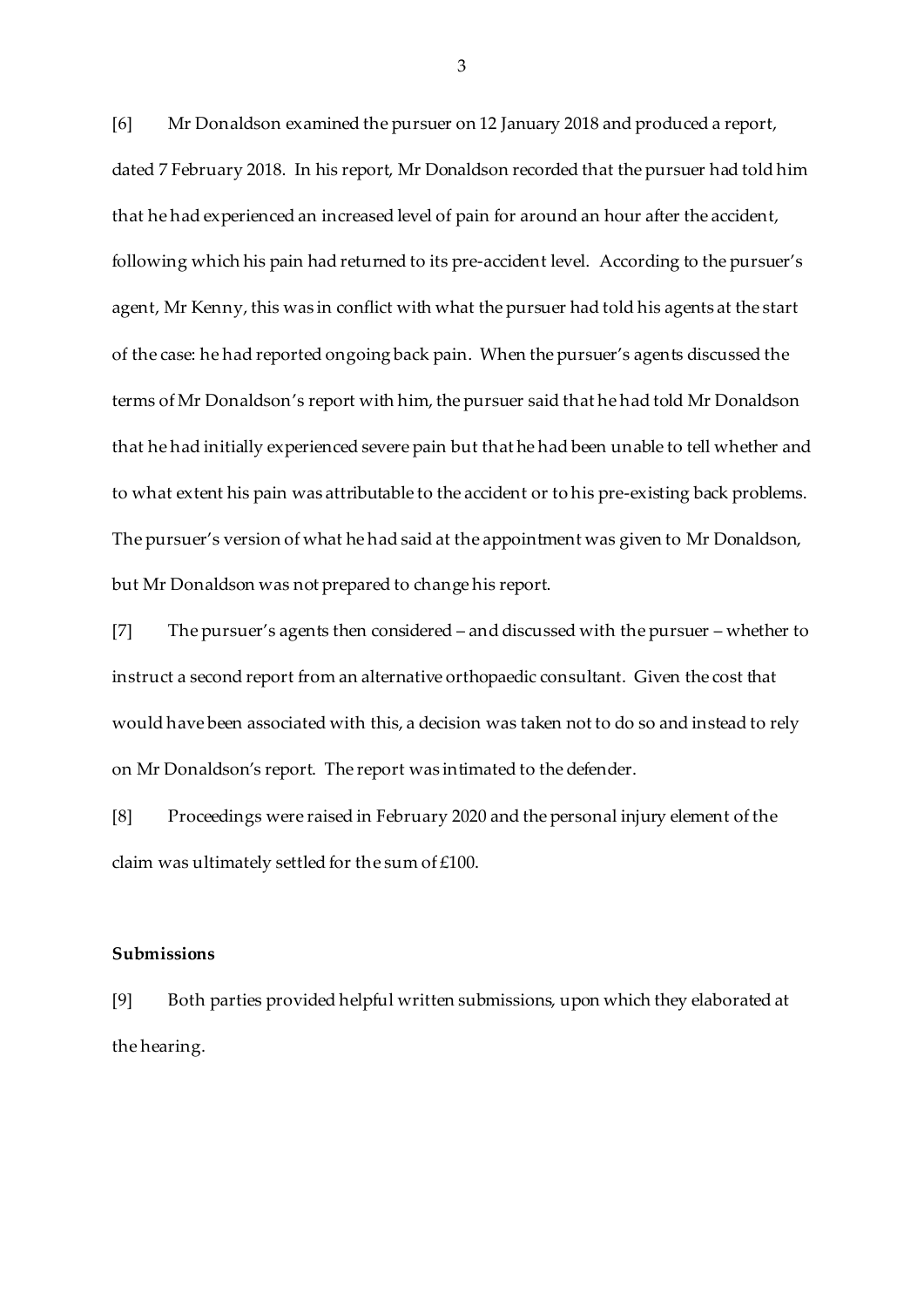## *Pursuer's Submission*

[10] Briefly put, Mr Kenny's submission was that the pursuer's agents had decided to instruct an orthopaedic surgeon in light of the pursuer's pre-existing back problems. The pursuer had alerted them to his history of back pain at the outset. Before instructing a report, the pursuer's agents had reviewed his GP records, which confirmed the position. They had concluded that an expert opinion was required on causation and, in particular, on the question of whether and to what extent the pursuer's post-accident symptoms had resulted from the accident itself, as opposed to being attributable to his chronic back problem. An orthopaedic consultant was best qualified to provide this. The alternative would have been to instruct a GP, but a GP would not have been qualified to give an opinion on causation in this context. In their letter of instruction to Mr Donaldson, the pursuer's agents had asked Mr Donaldson to address causation.

[11] Mr Kenny said that the pursuer's agents had understood that the pursuer's symptoms were continuing when they had reached the stage of instructing Mr Donaldson. However, he conceded that they had not discussed this with him at that stage – indeed they had not asked him about his symptoms after their original exchange with him at the start of the case. He pointed out that Mr Donaldson had been instructed within two months of the accident and said that following a road traffic accident, the majority of injuries normally result in symptoms that last longer than two months. Mr Kenny submitted that it had been reasonable and proportionate to instruct Mr Donaldson.

#### *Defender's Submission*

[12] Conversely, Mr McIntosh submitted that it had not been reasonable and proportionate to instruct an orthopaedic consultant. This was a case in which the pursuer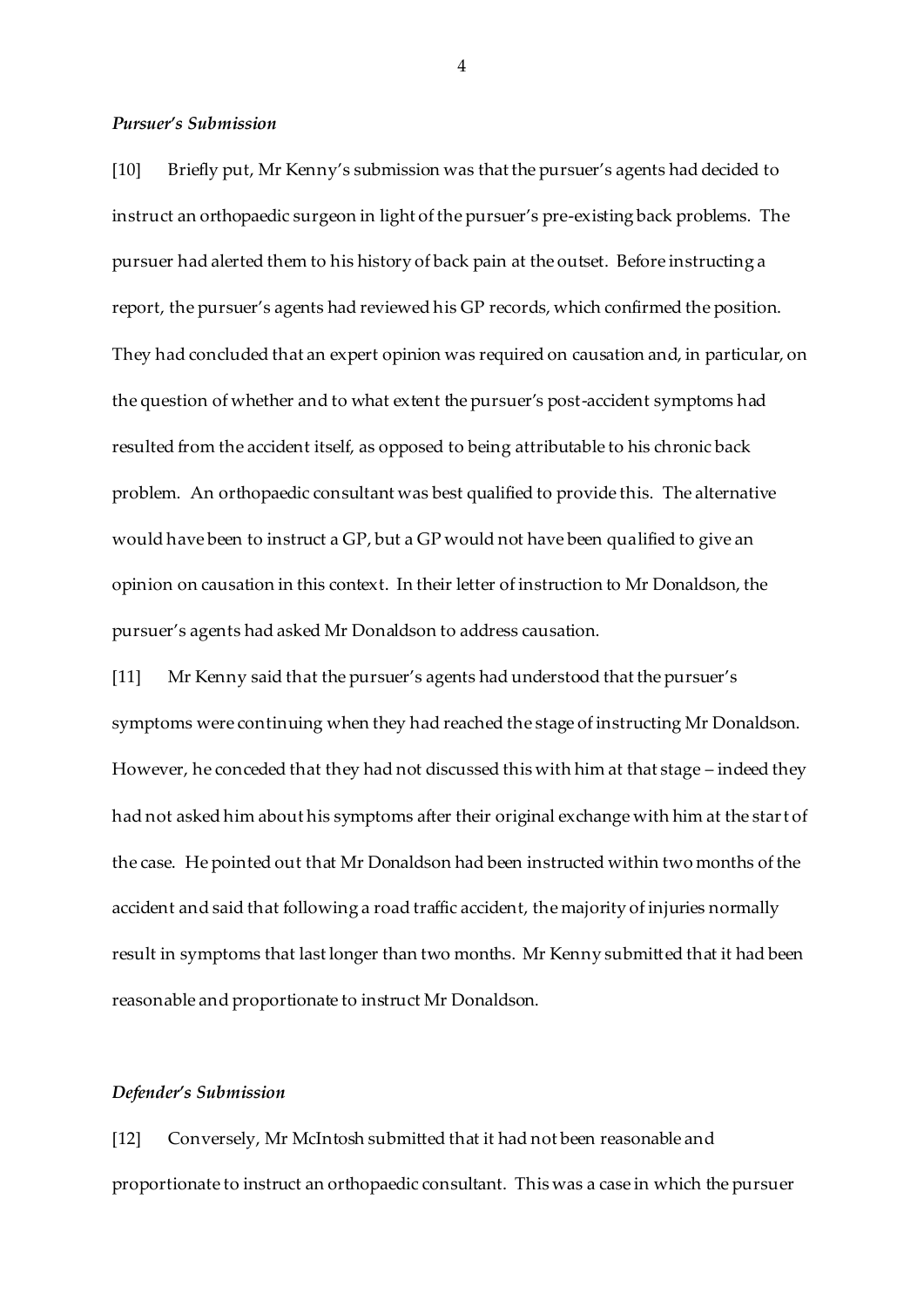had sustained a minor injury that was bordering on *de minimus*. The pursuer had only offered to prove that he had symptoms caused by the accident for a period of one hour; and the personal injury element of the claim had settled for £100. In the four weeks following the accident the pursuer had had no further treatment. The pursuer's agents ought to have clarified with him the extent of his symptoms prior to instructing Mr Donaldson, particularly as this came ten weeks after the accident. There was nothing to indicate that this was a sufficiently serious injury to merit the instruction of an orthopaedic consultant and a GP might well have been able to provide an opinion. Mr McIntosh criticised the letter of instruction to Mr Donaldson. The reference to an absence from work was not appropriate given that the pursuer was unemployed. A "stock letter" appeared to have been used, which implied that when instructing Mr Donaldson, the pursuer's agents had not properly applied their minds to whether and why this was appropriate. Mr McIntosh referred to *Gary Keddie* v *Abdalazim Clitybc* (2018) SC Edin 41, in which Sheriff McGowan had criticised the use of a stock letter in similar circumstances.

## **Decision**

#### *The Test for Certification*

[13] The certification of skilled persons is governed by rule 5.3 of the 2019 Rules, the relevant parts of which are in the following terms:

"5.3.— Certification of skilled persons

(1) On the application of a party the court may certify a person as a skilled person for the purpose o[f rule 4.5](https://uk.westlaw.com/Document/I8B81CFC03ED411E99553EE012D20E710/View/FullText.html?originationContext=document&transitionType=DocumentItem&contextData=(sc.DocLink)) (skilled persons).

(2) The court may only grant such an application if satisfied that—

(a) the person is a skilled person; and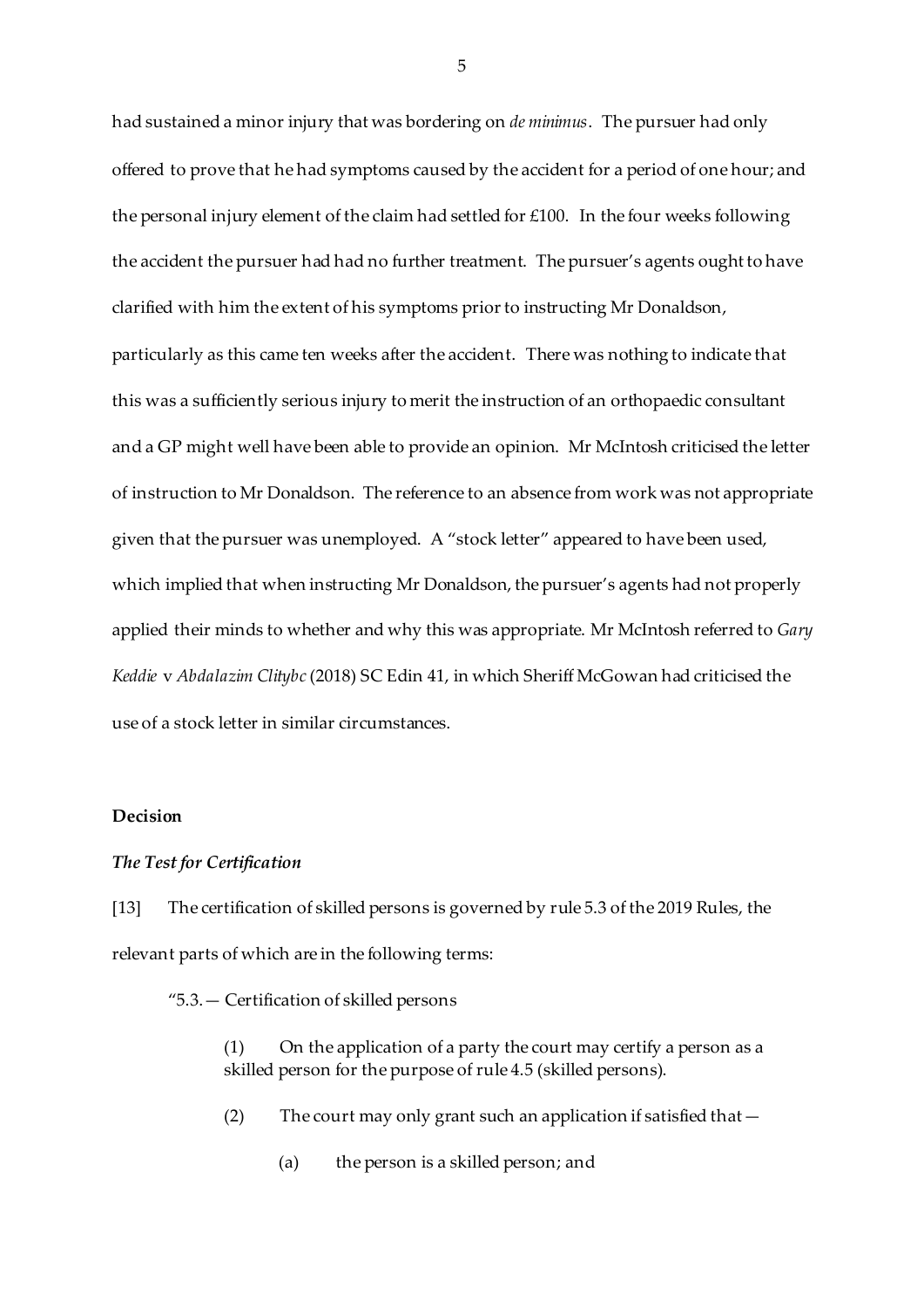(b) it is, or was, reasonable and proportionate that the person should be employed."

It was not disputed that Mr Donaldson was a skilled person in terms of rule 5.3(2)(a), but the parties were divided over whether his instruction was reasonable and proportionate, as per rule 5.3(2)(b).

[14] The 2019 Rules came into force on 29 April 2019. Rule 5.3(2) of the 2019 Act replaced paragraph 1(2) of schedule 1 to the Act of Sedurant (Fees of Witnesses and Shorthand Writers in the Sheriff Court) 1992 ("the 1992 Act"), under which the sheriff required to be satisfied that "(a) the person was a skilled person; and (b) it was reasonable to employ the person." In contrast to its predecessor, rule 5.3(2) introduced the requirement that the employment of the skilled person must have been proportionate.

[15] In *Carol Webster v Bianca MacLeod* (2018) SAC (CIV) 16 the Sheriff Appeal Court laid down the following guidance on the application of the test of reasonableness under the 1992 Act:

"It is neither possible nor appropriate to provide an exhaustive list of factors which may be relevant to a determination as to whether the employment of the skilled person is reasonable. The purpose of the rule is to provide some judicial superintendence of one aspect of the cost of litigation. It is the responsibility of the person seeking certification to provide adequate material to enable the sheriff to be satisfied as to the matters specified in paragraphs 1(2)(a) and (b). It is then for the sheriff to reach a view on such material. Reasonableness falls to be determined objectively; it falls to be assessed at the time of instruction. That requires consideration of the state of affairs at the point of instruction." (Paragraph 20).

The Court also made clear that when assessing reasonableness the sheriff should consider

the question of proportionality:

"Implicit in the concept of reasonableness is proportionality: proportionality between the decision to instruct that skilled person at that particular time and the matters in issue or likely to be in issue." (Paragraph 20).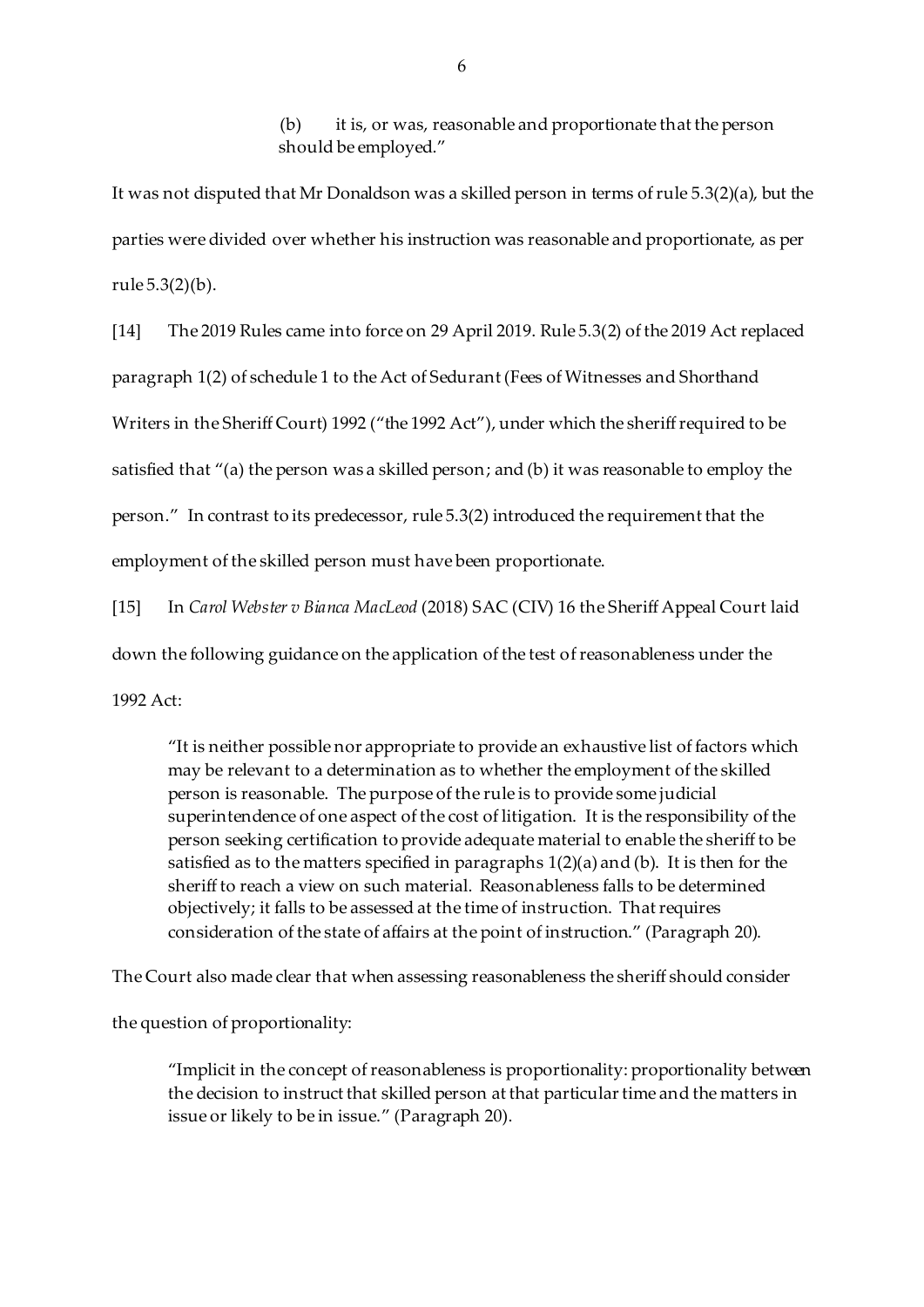This approach is now embodied in rule 5.3(2)(b) of the 2019 Rules. The express reference to proportionality in the terms of the rule serves to emphasise its prominence within the test. But it is clear from *Webster* that reasonableness and proportionality are interrelated concepts that fall to be considered together.

### **Application to the Present Case**

[16] Turning to the present case, the pursuer's agents place reliance on the pursuer's history of back problems. They contend that causation was likely to be in issue, as it would be necessary to determine to what extent the pursuer's symptoms were attributable to the accident rather than to his pre-accident difficulties. They argue that as this was a matter that lay within the field of expertise of an orthopaedic consultant, it was reasonable and proportionate to instruct one.

[17] The problem with this argument, I think, is that when the pursuer's agents instructed Mr Donaldson in January 2018 they were not in a position to assess, even on a provisional basis, the potential seriousness and significance of the pursuer's injury. They were in possession of only limited knowledge at the time. They knew that the pursuer had been involved in what appears to have been a minor "rear-shunt" accident, that he had attended his GP on the day of the accident and that he had still claimed to be experiencing symptoms when he instructed them twelve days later. At the point of instructing Mr Donaldson they knew that over two months had elapsed since the date of the accident and that they had no up to date account from the pursuer of his symptoms. They also knew that the pursuer had a longstanding history of back problems, as a result of which he was unemployed and a recipient of benefits. This was the sum of their knowledge and was not, in my opinion,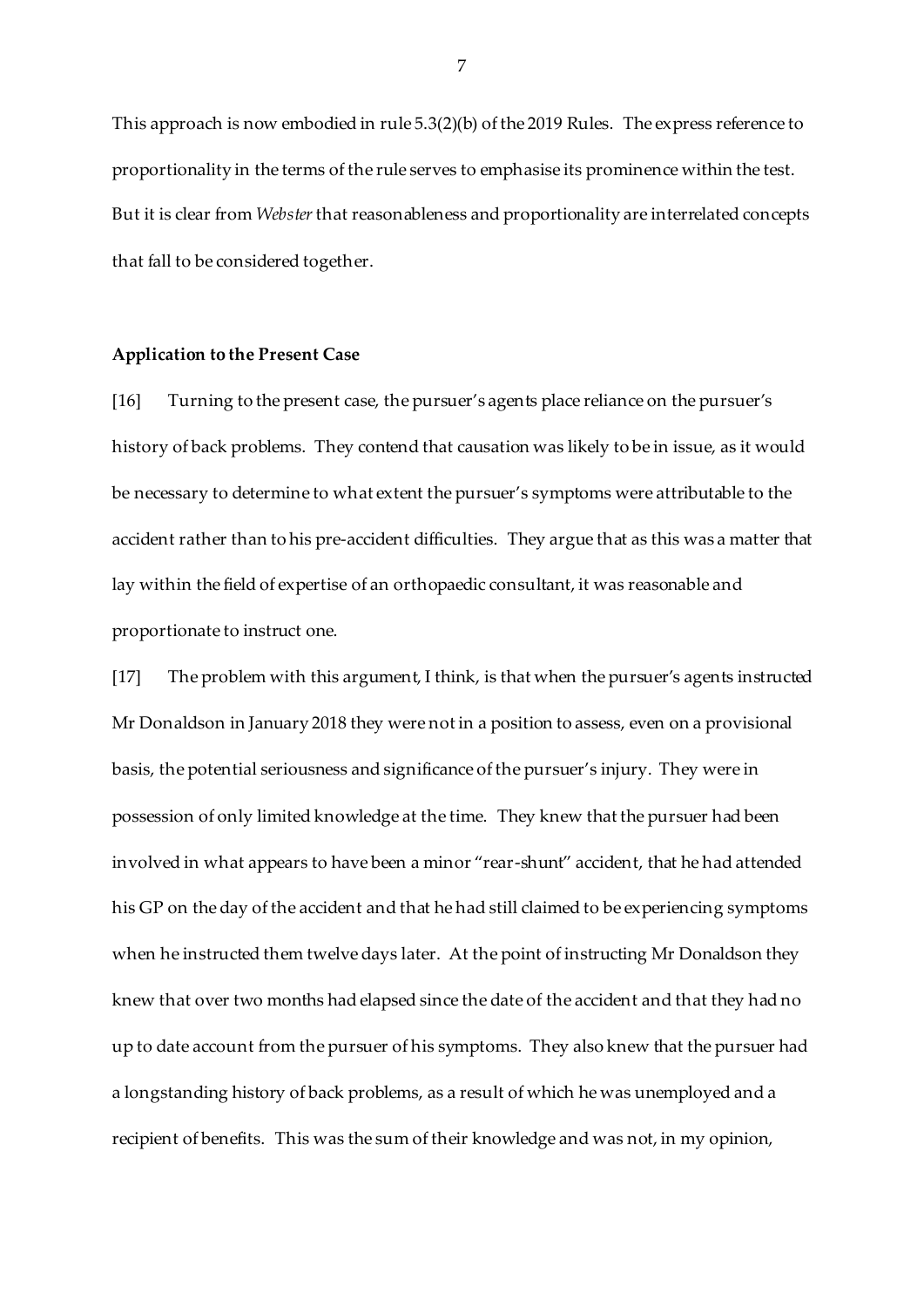sufficient for them to decide whether it would be reasonable and proportionate to instruct an orthopaedic consultant to prepare a report.

[18] Before proceeding the pursuer's agents ought to have spoken to him again about his symptoms. Without wishing to be too prescriptive about what the pursuer should have been asked, it seems to me that the discussion should have covered: (i) whether and in what sense the pursuer's symptoms were different from or worse than they had been prior to the accident; (ii) whether any new or heightened symptoms had manifested themselves in some tangible way, such as limiting the pursuer's ability to engage in certain activities, interrupting his sleep or necessitating the use of pain medication; and (iii) whether the severity of his symptoms had improved or varied in the two months since the accident.

[19] Once the pursuer's agents had obtained this information they would have been able to undertake a proper assessment of whether it would be reasonable and proportionate to instruct Mr Donaldson; balancing the cost of instructing an orthopaedic consultant against the potential significance of the injury and of the litigation. As the pursuer's agents had not had a discussion with the pursuer along the lines that I have outlined, they were in no position to make an assessment of this kind. The context was that the pursuer already had a back problem that was sufficiently serious to prevent him from working. His agents did not know whether the pursuer considered his symptoms to be materially worse than they had been before the accident, in which case the instruction of an orthopaedic consultant to provide an opinion on causation might have been reasonable and proportionate in the circumstances; or whether the pursuer perceived any change in his symptoms to be trivial or transient, in which case a report from a GP might well have sufficed. Depending on precisely what the pursuer had told them, consideration might have been given to instructing a GP in the first instance, while retaining the option of instructing an orthopaedic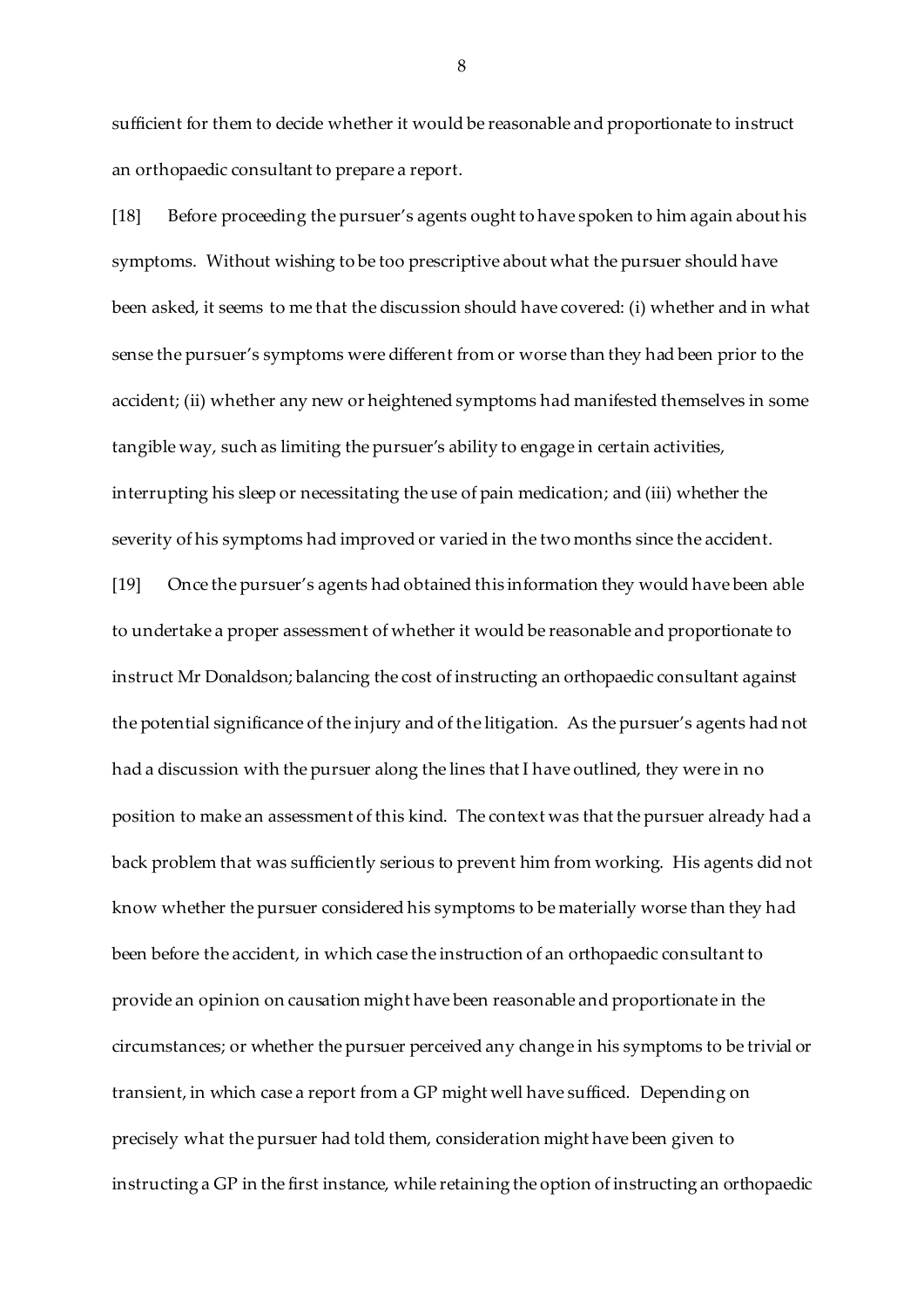report further down the line should the need arise. But having failed to ask the pursuer the salient questions, the pursuer's agents were not armed with the requisite knowledge to decide between these options and to conclude that Mr Donaldson's instruction would be reasonable and proportionate. Objectively, there was no basis for reaching such a conclusion.

[20] While that is sufficient to dispose of this motion, before concluding I will deal with two points that were made by the defender's agent. Firstly, Mr McIntosh invited me to place weight on the content of Mr Donaldson's report and, in particular, on the fact that the pursuer was noted as saying that his symptoms had returned to their pre-accident level an hour after the accident. He submitted that this suggested that Mr Donaldson's instruction had not been reasonable and proportionate, particularly when coupled with the fact that the personal injury head of claim had settled for £100. An immediate difficulty with this is that there was a factual dispute over exactly what the pursuer told Mr Donaldson about his symptoms, as I have narrated above. But more fundamentally, the flaw in this approach is that it involves assessing the decision to instruct Mr Donaldson with the benefit of hindsight. As the Sheriff Appeal Court made clear in *Webster*, the question of whether it was reasonable and proportionate to instruct a skilled person falls to be determined at the point of instruction and requires consideration of the state of affairs at that time. In the present case the point is not that the pursuer's agents should have foreseen the eventual content of Mr Donaldson's report: it is that at the time of instructing him they did not have the necessary knowledge to assess whether to do so would be reasonable and proportionate in the circumstances.

[21] Secondly, Mr McIntosh placed considerable emphasis on the pursuer's agents' use of a "stock" letter of instruction. He submitted that this implied that they had not properly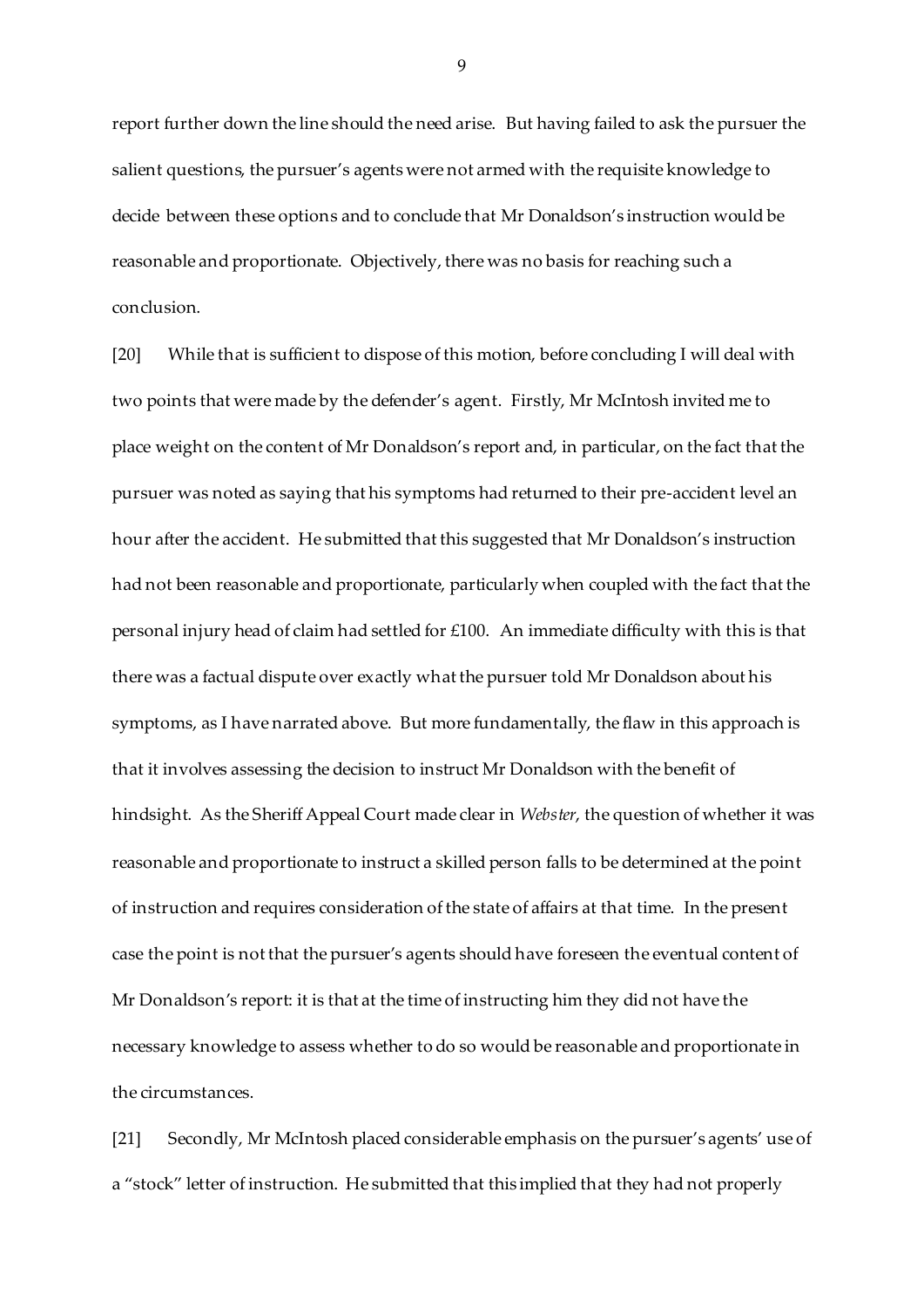thought through the reasons for Mr Donaldson's instruction, as the letter included a reference to absences from work that was obviously not applicable to the pursuer. In this connection, Mr McIntosh referred to Sheriff McGowan's observation regarding the use of a similar letter in *Keddie* that

"If anything, the slavish use of a standard letter of instruction points *away* from appropriate professional judgment having been exercised and tends to indicate a decision to employ taken by rote or in accordance with a 'policy'" (paragraph 32).

There may be cases, such as *Keddie*, in which an examination of the wording of a letter of instruction is relevant to the determination of a motion for certification (although this appears to have been only a relatively minor factor in Sheriff McGowan's reasoning). But it should be remembered that in each individual case the question is whether the court is satisfied that the employment of the skilled person was reasonable and proportionate. Whatever the particular thought process of the individual solicitor involved may in fact have been, reasonableness and proportionality fall to be determined objectively by the court on the basis of the material that the solicitor had (or should have had) in his or her possession. There may be occasions when despite the fact that agents have resorted to the use of a style letter of instruction, it is apparent from the circumstances as a whole that objectively, the employment of the skilled person was reasonable and proportionate.

[22] In the present case the letter included a specific reference to the pursuer's preexisting back problems. There was no explicit instruction to comment on causation, but any orthopaedic surgeon versed in medico-legal work would understand that this was implied. The letter did flag up the question of causation, therefore, which was the pursuer's agents' rationale for instructing Mr Donaldson. While the mention of the pursuer's employment was inappropriate given his unemployed status, this does not seem to me to be a particularly important factor in the determination of the present motion. The problem with